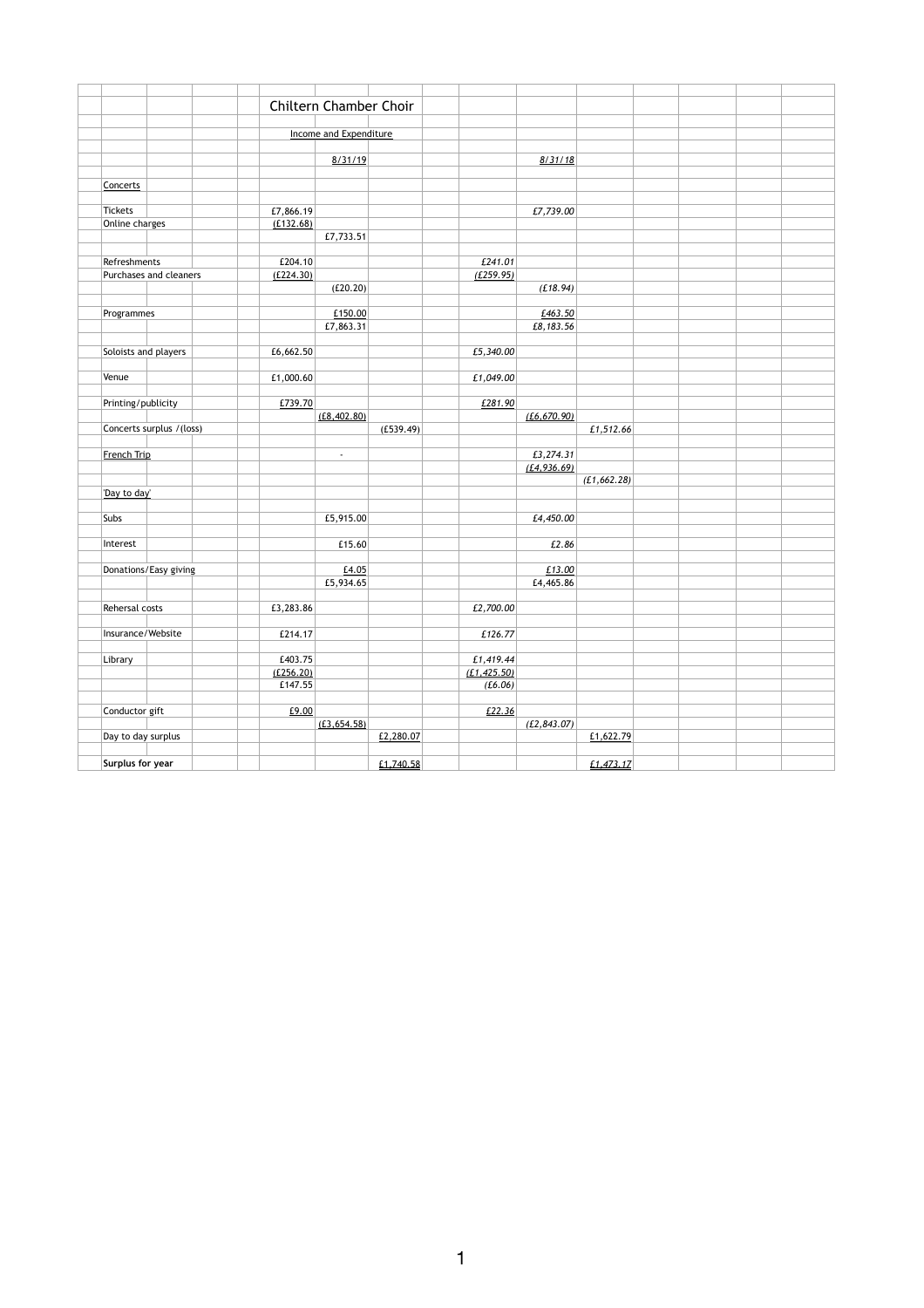|                        |                       |  |            | <b>Chiltern Chamber Choir</b> |  |           |            |  |
|------------------------|-----------------------|--|------------|-------------------------------|--|-----------|------------|--|
|                        |                       |  |            |                               |  |           |            |  |
|                        |                       |  |            | <b>Balance Sheet</b>          |  |           |            |  |
|                        |                       |  |            |                               |  |           |            |  |
|                        |                       |  |            |                               |  |           |            |  |
|                        |                       |  |            |                               |  |           |            |  |
|                        |                       |  | 8/31/19    |                               |  | 8/31/18   |            |  |
|                        |                       |  |            |                               |  |           |            |  |
| <b>Assets</b>          |                       |  |            |                               |  |           |            |  |
|                        |                       |  |            |                               |  |           |            |  |
| <b>Current Account</b> |                       |  | £2,525.68  |                               |  | £7,473.39 |            |  |
|                        |                       |  | £11,737.80 |                               |  |           |            |  |
| Deposit Account        |                       |  |            |                               |  | £5,734.21 |            |  |
| Prepaid Expenses       |                       |  | E740.70    |                               |  | £56.00    |            |  |
|                        |                       |  |            |                               |  |           |            |  |
| <b>Total Assets</b>    |                       |  |            | E15,004.18                    |  |           | £13,263.60 |  |
|                        |                       |  |            |                               |  |           |            |  |
|                        |                       |  |            |                               |  |           |            |  |
|                        |                       |  |            |                               |  |           |            |  |
|                        | Funds Brought forward |  |            | £13,263.60                    |  |           | £11,790.43 |  |
|                        |                       |  |            |                               |  |           |            |  |
|                        |                       |  |            | £1,740.58                     |  |           | £1,473.17  |  |
|                        |                       |  |            |                               |  |           |            |  |
|                        |                       |  |            | £15,004.18                    |  |           | £13,263.60 |  |
|                        |                       |  |            |                               |  |           |            |  |
|                        |                       |  |            |                               |  |           |            |  |
|                        |                       |  |            |                               |  |           |            |  |
|                        |                       |  |            |                               |  |           |            |  |
|                        |                       |  |            |                               |  |           |            |  |
|                        |                       |  |            |                               |  |           |            |  |
|                        |                       |  |            |                               |  |           |            |  |
|                        |                       |  |            |                               |  |           |            |  |
|                        |                       |  |            |                               |  |           |            |  |
|                        |                       |  |            |                               |  |           |            |  |
|                        |                       |  |            |                               |  |           |            |  |
|                        |                       |  |            |                               |  |           |            |  |
|                        |                       |  |            |                               |  |           |            |  |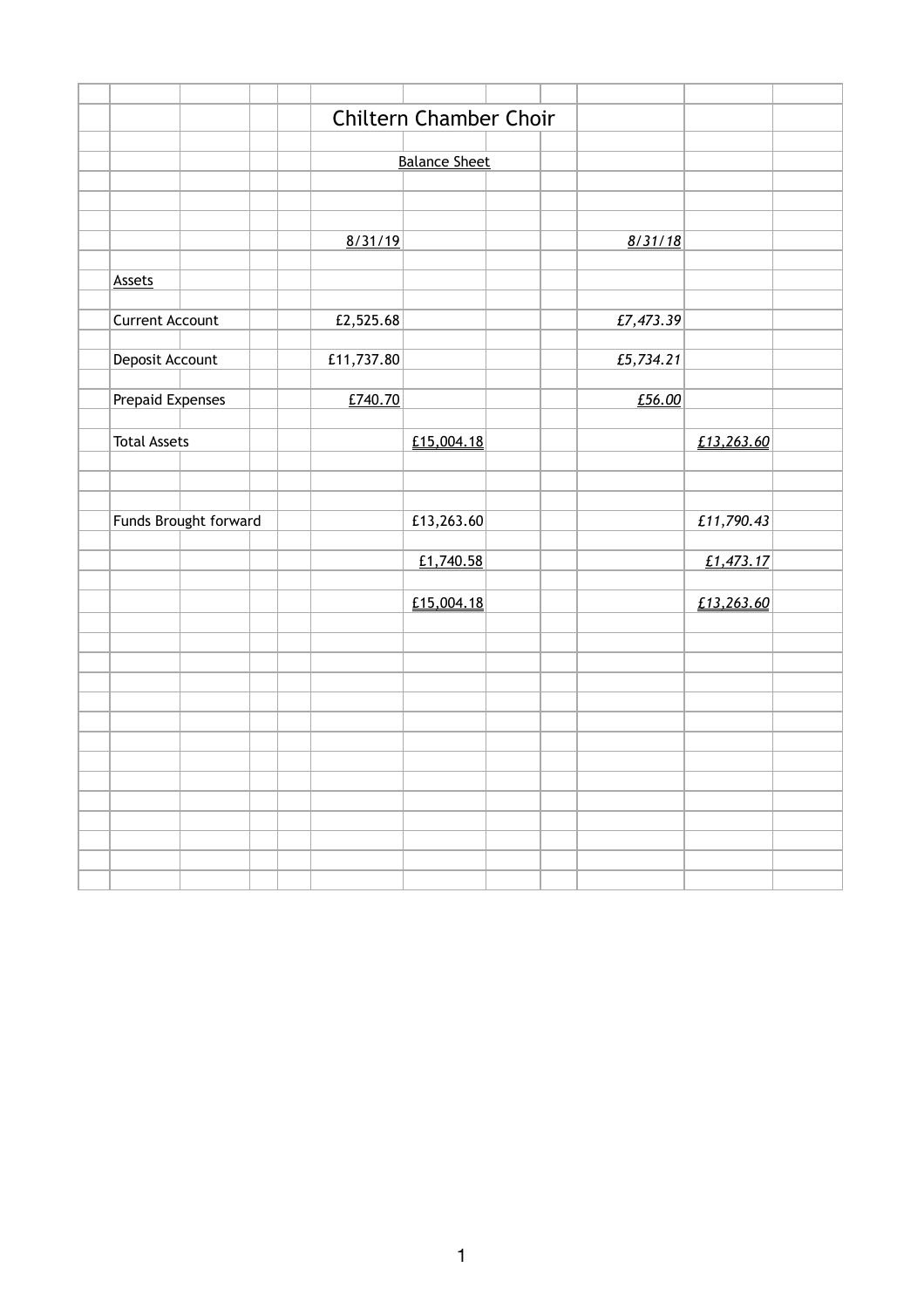|               | <b>Chiltern Chamber Choir</b> |                        |                         |           |  |  |  |
|---------------|-------------------------------|------------------------|-------------------------|-----------|--|--|--|
|               |                               |                        |                         |           |  |  |  |
|               |                               |                        | <b>Concert Analysis</b> |           |  |  |  |
| Christmas 18  |                               |                        |                         |           |  |  |  |
|               |                               |                        |                         |           |  |  |  |
|               | <b>Takings</b>                |                        |                         | £4,545    |  |  |  |
|               | Programmes                    |                        |                         | £150      |  |  |  |
|               | Wine                          |                        |                         |           |  |  |  |
|               |                               |                        |                         | £4,695    |  |  |  |
|               | Players                       |                        | £2,043                  |           |  |  |  |
|               | Soloists                      |                        | £1,350                  |           |  |  |  |
|               | Charges                       |                        | £105                    |           |  |  |  |
|               | Venue                         |                        | £310                    |           |  |  |  |
|               | Wine                          |                        |                         |           |  |  |  |
|               | Printing                      |                        | £397                    |           |  |  |  |
|               |                               |                        |                         |           |  |  |  |
|               |                               |                        |                         | (E4, 205) |  |  |  |
|               |                               |                        |                         |           |  |  |  |
|               | Profit                        |                        |                         | £489      |  |  |  |
|               |                               |                        |                         |           |  |  |  |
|               |                               |                        |                         |           |  |  |  |
| <b>Mar-19</b> |                               | Takings and programmes |                         | £2,537    |  |  |  |
|               | Wine                          |                        |                         | £129      |  |  |  |
|               |                               |                        |                         | £2,666    |  |  |  |
|               | Players                       |                        | £2,115                  |           |  |  |  |
|               | Soloists                      |                        | £1,000                  |           |  |  |  |
|               | Charges                       |                        | £24                     |           |  |  |  |
|               | Venue                         |                        | £381                    |           |  |  |  |
|               | Wine and cleaners             |                        | £184                    |           |  |  |  |
|               | Printing                      |                        | £240                    |           |  |  |  |
|               |                               |                        |                         |           |  |  |  |
|               |                               |                        |                         | (E3, 943) |  |  |  |
|               |                               |                        |                         |           |  |  |  |
|               | Loss                          |                        |                         | (E1, 277) |  |  |  |
|               |                               |                        |                         |           |  |  |  |
|               |                               |                        |                         |           |  |  |  |
| <b>Jun-19</b> | <b>Takings</b>                |                        |                         | £785      |  |  |  |
|               | Wine                          |                        |                         | £75       |  |  |  |
|               |                               |                        |                         | £860      |  |  |  |
|               | Players                       |                        | £125                    |           |  |  |  |
|               | Soloists                      |                        | £30                     |           |  |  |  |
|               | Charges                       |                        | £4                      |           |  |  |  |
|               | Venue                         |                        | £310                    |           |  |  |  |
|               | Wine and cleaners             |                        | £40                     |           |  |  |  |
|               | Printing                      |                        | £103                    |           |  |  |  |
|               |                               |                        |                         |           |  |  |  |
|               |                               |                        |                         | (E611)    |  |  |  |